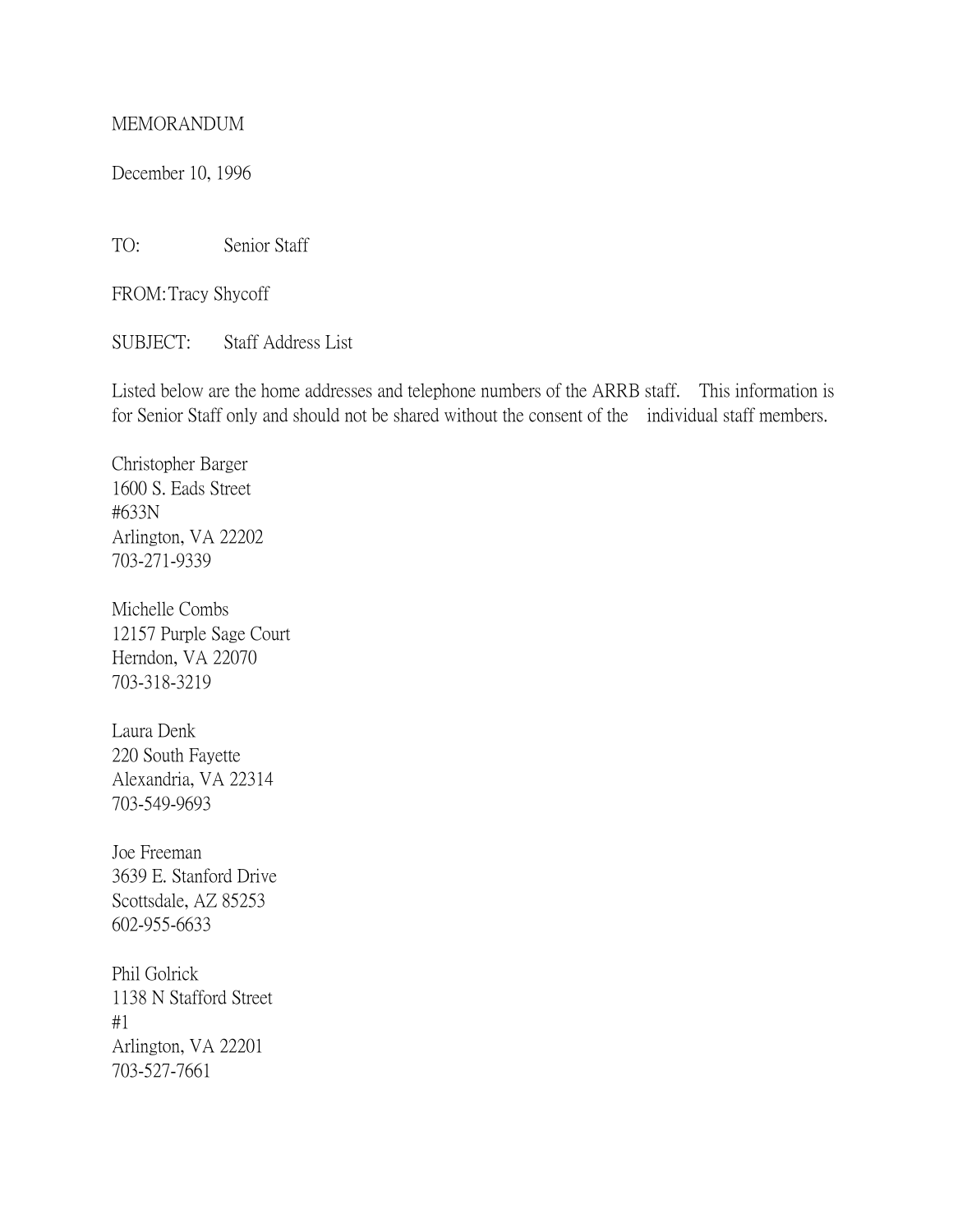ARRB Staff Address List Page two

Jeremy Gunn 1652 Wild Pine Way Herndon, VA 22070 703-481-8196

Ron Haron 1301 N. Ode Street #131 Arlington, VA 22209 703-276-8748

Doug Horne 505 N Roosevelt Boulevard #B713 Falls Church, VA 22044 703-533-6900

Manuel Legaspi 1301 S. Scott Street #613 Arlington, VA 22204 703-553-0799

Irene Marr 320 East Mason Avenue Alexandria, VA 22301 703-684-8214

David Marwell 4402 Holly Hill Road University Park, MD 20782 301-277-5049 301-277-6842 (fax)

Joe Masih 1600 S. Eads Street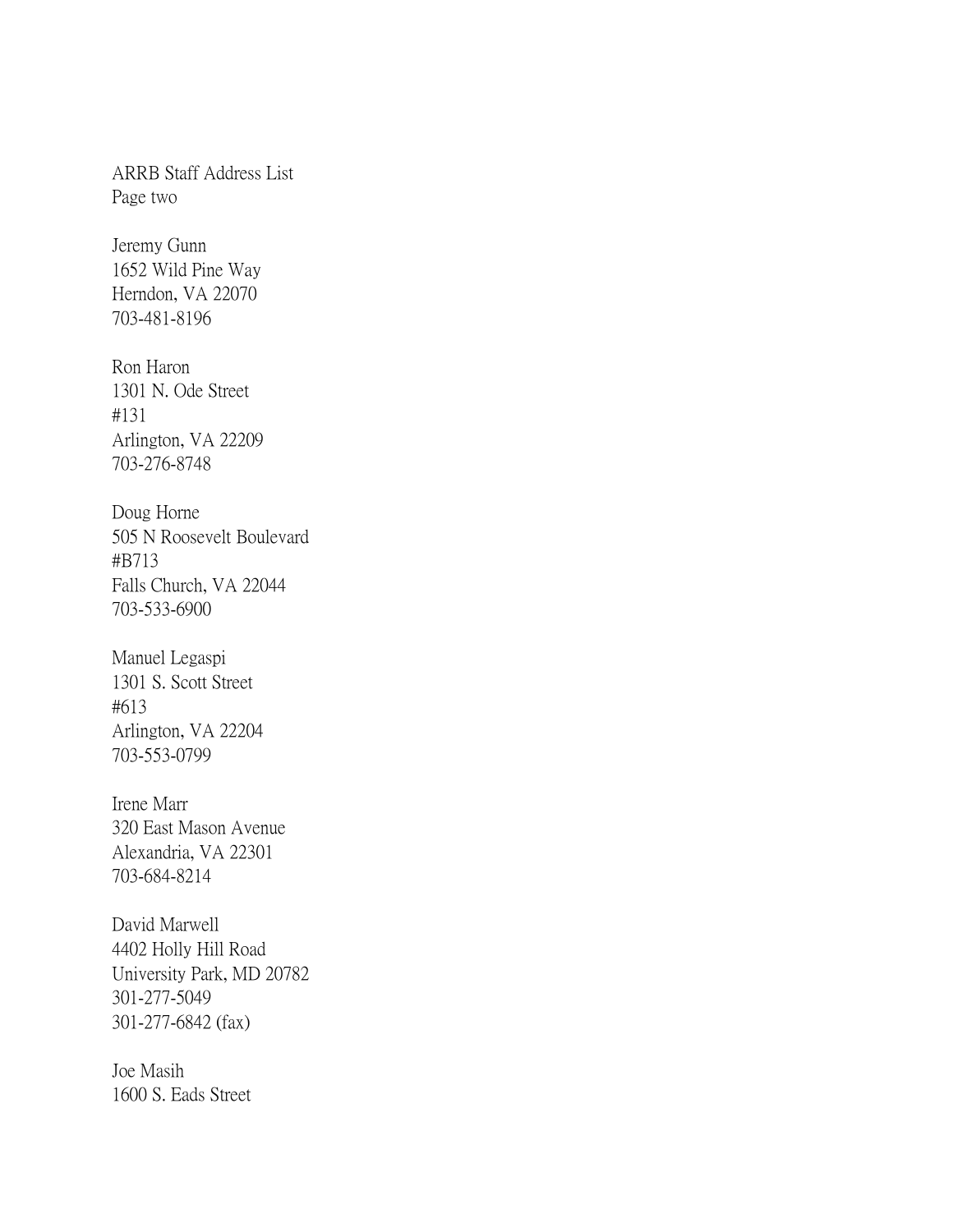#335S Arlington, VA 22202 703-553-6030

ARRB Staff Address List Page 3

Christina Mays 3801 Kenilworth Avenue Apt. 402E Bladensburg, MD 20710 301-864-0394

David Montague 10007 Vanderbilt Circle, #4 Rockville, MD 20850 301-670-6171

Jerrie Olson 13117 Tamarack Road Silver Spring, MD 20904 301-384-5246

Chet Rhodes 4404 Sheridan Street University Park, MD 20782 301-779-8380 1-800-449-7076 (pager)

Cathy Rodriguez 9600 Renton Drive Burke, VA 22015 703-250-0611

Brian Rosen 1916 17th Street, NW #309 Washington, DC 20009 202-332-6005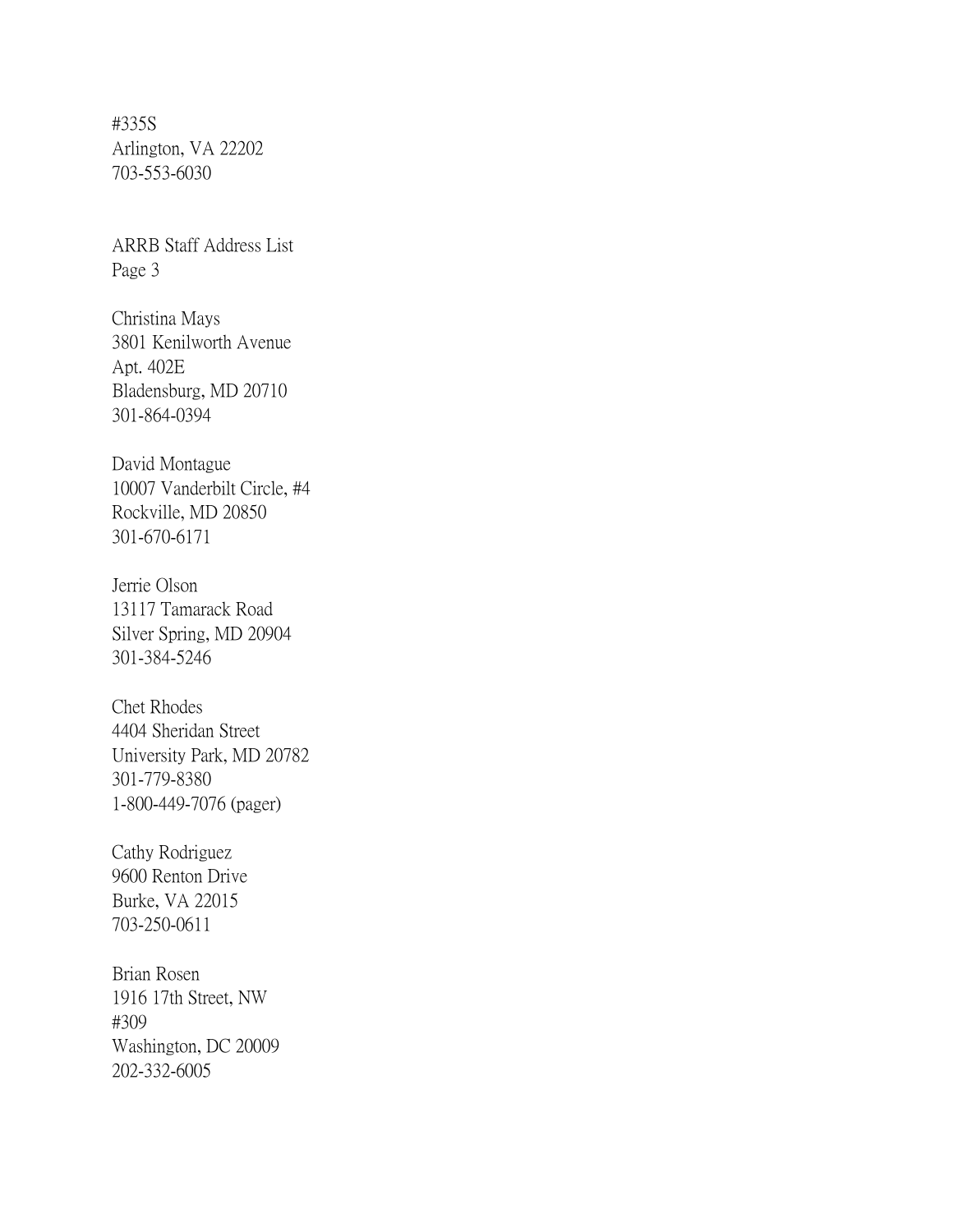Valerie Sails 218 Fourth Avenue Quarters 27A Ft. McNair, DC 20024-5124 202-484-2251

ARRB Staff Address List Page 4

Tom Samoluk 62 Sunset Rock Road Andover, MA 01810 508-475-7842 508-349-1983 (Cape)

Eric Scheinkopf 319 North Jordan Street #204 Alexandria, VA 22304 703-370-9270

Tracy Shycoff 12804 Beaverdale Lane Bowie, MD 20715 301-464-1789

Bob Skwirot 305 D Street, SE Washington, DC 20003 202-544-5904

Janice Spells 4639 A Street, SE Washington, DC 20019 202-584-7234

Eileen Sullivan 3219 Adams Mill Road, NW Washington, DC 20010